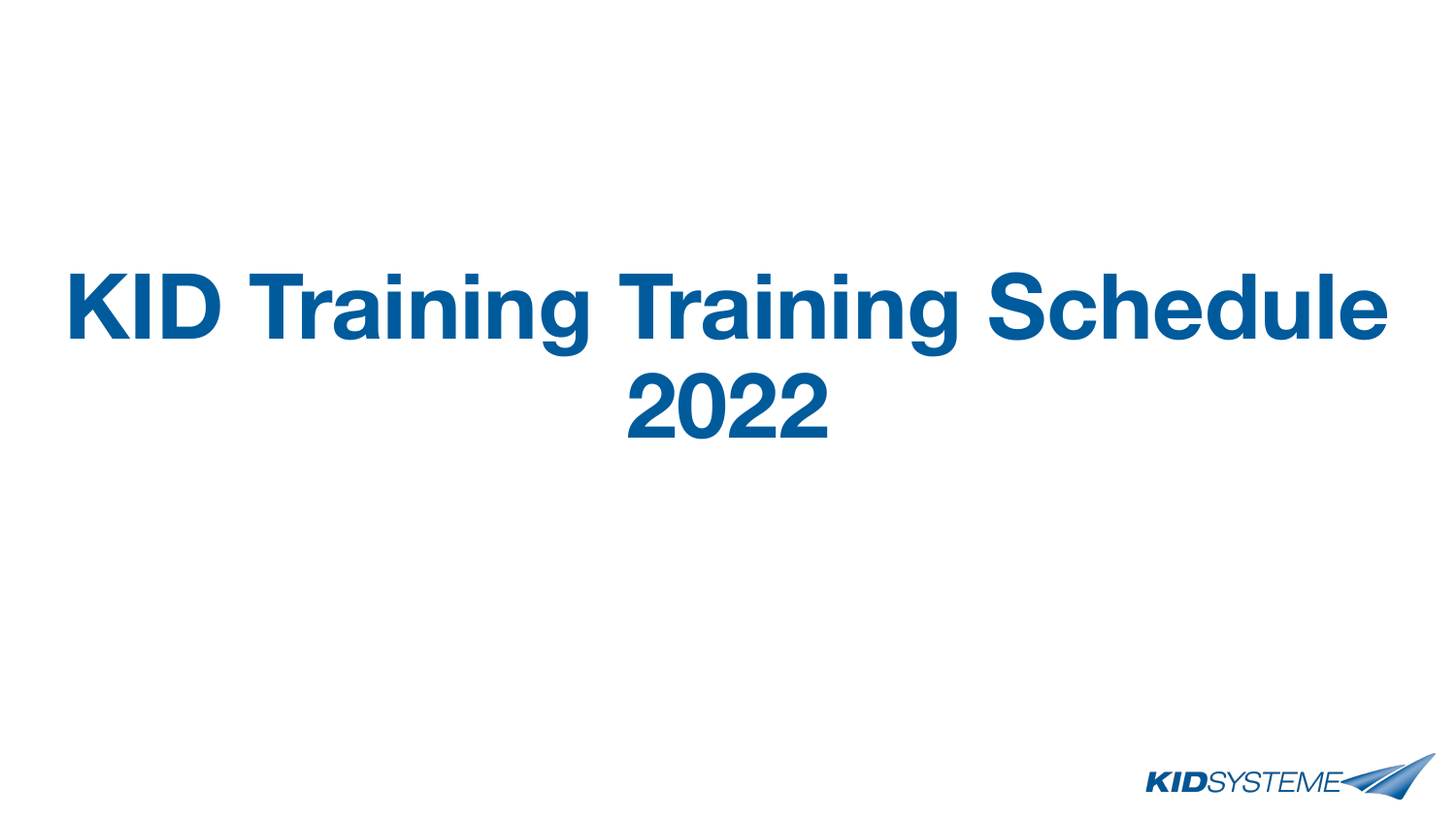# **KID Training Schedule 2022**

| No. | <b>Course Type</b>                                                |            | Date *                                   | <b>Location</b> **   |
|-----|-------------------------------------------------------------------|------------|------------------------------------------|----------------------|
| 1.  | KID Universal Video Surveillance System (UVSS) Engineering Course | 30. Mar.   | 30. Mar 2022<br>$\overline{\phantom{0}}$ | <b>Virtual Class</b> |
| 2.  | KID ALNA (SKYfi) Engineering Course                               | 11. May    | 11. May 2022<br>$\blacksquare$           | <b>Virtual Class</b> |
| 3.  | KID SKYpower Engineering Course ***                               | 08. Jun    | 08. Jun 2022<br>$\blacksquare$           | <b>Virtual Class</b> |
| 4.  | KID Universal Video Surveillance System (UVSS) Engineering Course | 02. Nov    | 02. Nov 2022<br>$\blacksquare$           | <b>Buxtehude</b>     |
| 5.  | KID ALNA (SKYfi) Engineering Course                               | $21$ . Nov | 22. Nov 2022<br>$\overline{\phantom{0}}$ | <b>Buxtehude</b>     |

\* Daily Schedule of Virtual Class depends on region of registered participants.

\*\* Scheduled as Classroom Training in Buxtehude/Germany facility or as Virtual Class (Google Meet) Training. Depending on COVID 19 situation Classroom Training can be switched to Virtual Class too.

\*\*\* Please consider that training registration for KID SKYpower Engineering course needs to be done 3 months in advance due to required Export Control regulations.

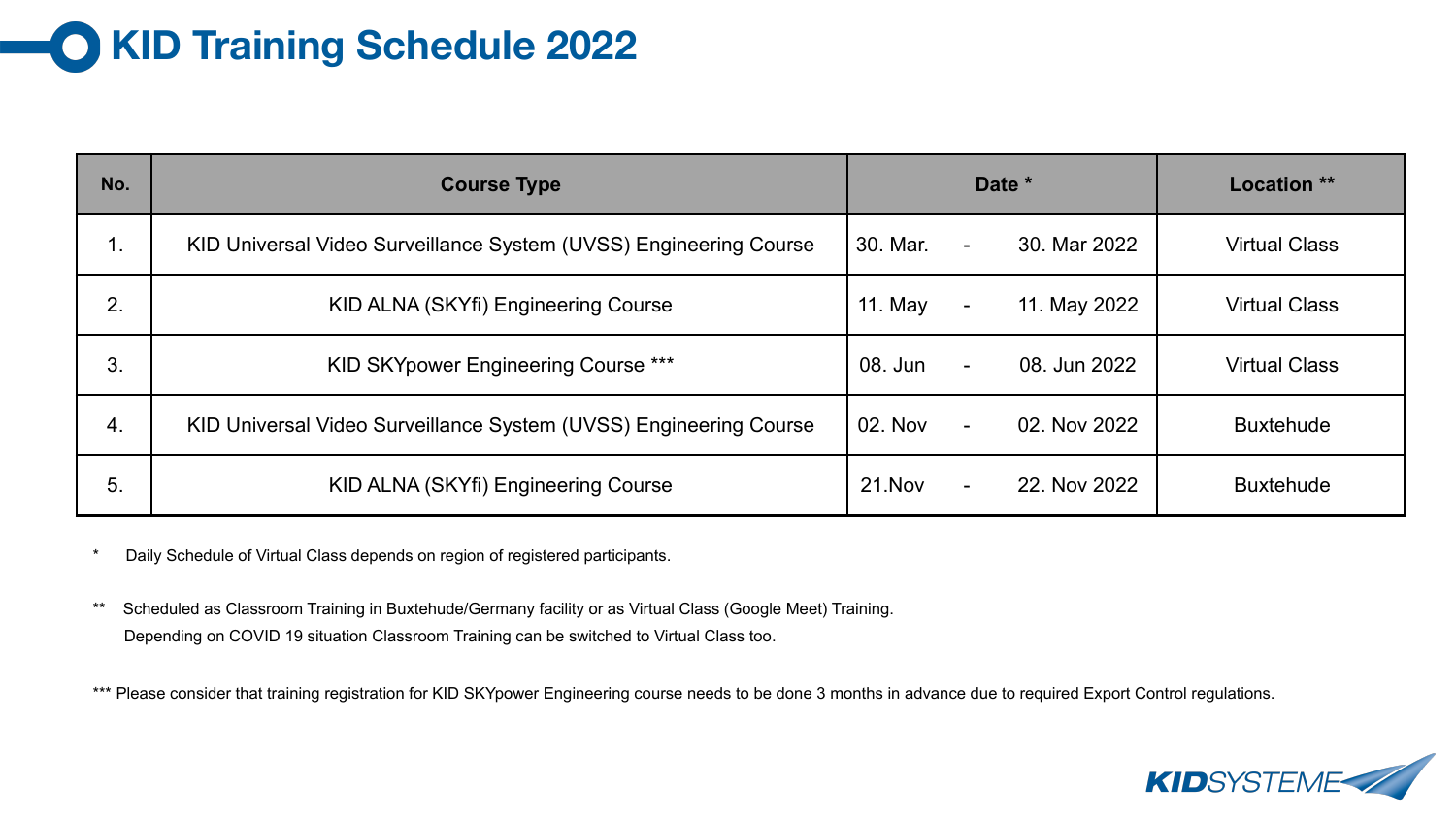## **Engineering Course**

**This classroom training** will focus on system functionalities and its features, giving insight into dependencies and functional relationships. Troubleshooting activities will be more effective with a solid background knowledge.

This course **provides detailed information for maintenance, cabin and system engineering as well as maintenance trainers.** The class will be finished with a written, documented examination.

For a training at the Buxtehude Site, **a visit of our engineering, production line, test benches and repair station is included**.

#### **Duration**:

One to two days, 7 to 12 hours (depending on topic and schedule)

#### **Language**:

Training and documentation will be in english language

The training schedule is subject to change and a final confirmation will be sent at least 4 weeks before scheduled start of the training.

### **Export Control** :

Due to export regulations the SKYpower Engineering Training is export controlled. Therefore a formal request to US and German authorities has to be completed upfront.



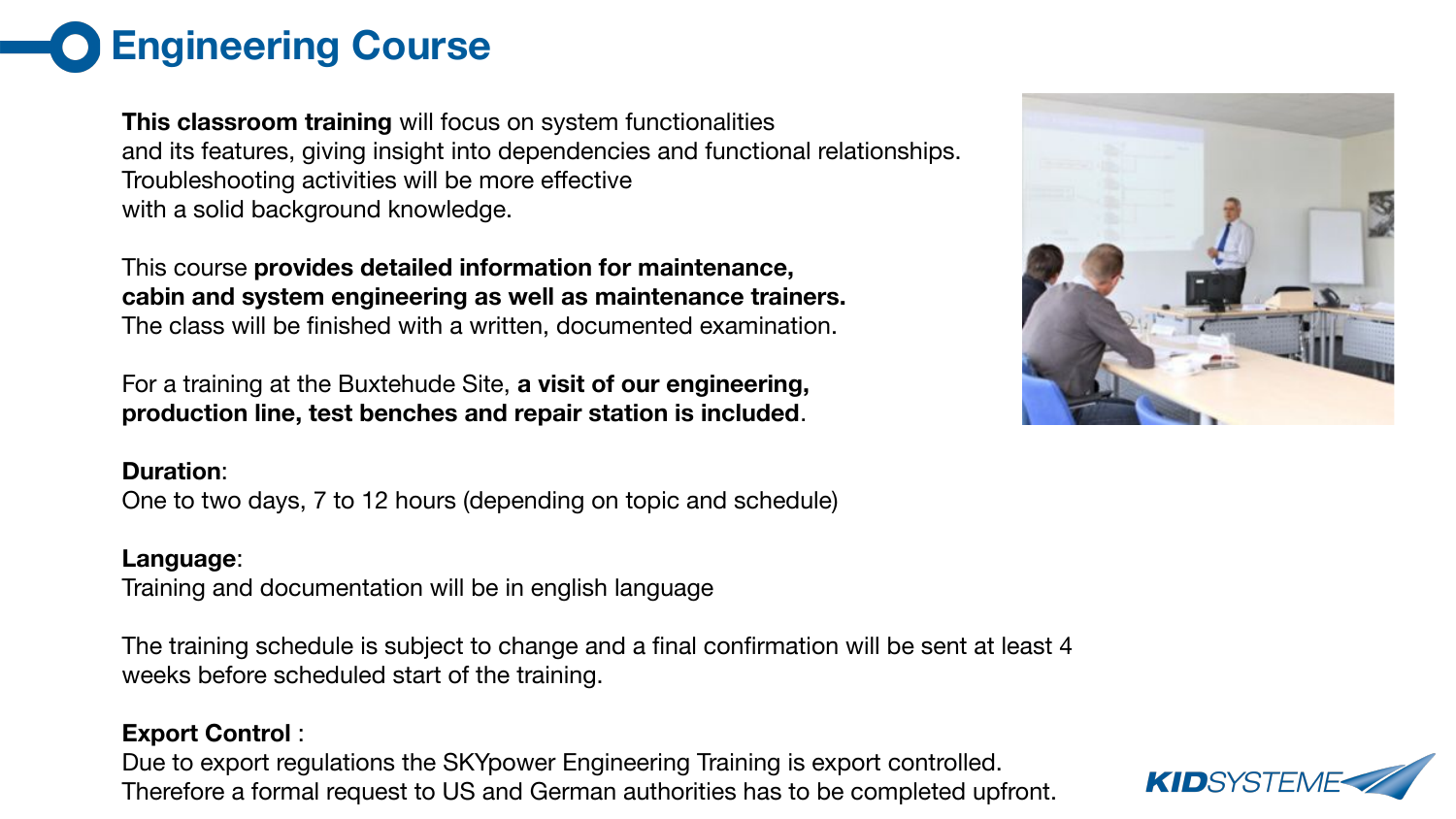

| <b>KID</b> SYSTEME |
|--------------------|
|                    |

Important: The entry permit at the joint KID-Systeme and Airbus plant requires ONE form per PERSON Please return the completed form by email to dl-cabin-electronics-training@airbus.com

Course location

| <b><i>PARTICIPATION</i></b><br>We request to reserve the following training course: |  |
|-------------------------------------------------------------------------------------|--|
|                                                                                     |  |

| Course type/ title: |  |  |
|---------------------|--|--|
|                     |  |  |

| Course dat |  |  |  |  |
|------------|--|--|--|--|
|            |  |  |  |  |

#### TRAINEE/VISITOR INFORMATION

|                    | Airline/ Company:                                                                             |
|--------------------|-----------------------------------------------------------------------------------------------|
|                    | Trainee's name:                                                                               |
|                    | Date (DD/MM/YYYY) of birth:                                                                   |
| Department:        |                                                                                               |
|                    | Office phone:                                                                                 |
|                    | Mobile phone:                                                                                 |
| E-mail:            |                                                                                               |
| $\circ$<br>$\circ$ | I'm the trainee and enrolled for myself.<br>I enrol in the name of the above trainee<br>Name: |
|                    | E-mail:                                                                                       |

#### **SECURITY CLEARANCE**

If you are not an employee of KID-Systeme. Airbus Operations, Airbus Helicopter or Airbus D&S please fill below. Please send us a scan of your passport via Email for enrolment and security clearance.

| Name of the trainee's company:                          |  |
|---------------------------------------------------------|--|
| Address of the trainee's company:                       |  |
| Family name, as in passport:                            |  |
| Given names, as in passport:                            |  |
| Place/City and country of birth:                        |  |
| Nationality:                                            |  |
| Job title:                                              |  |
| Need an official invitation letter to apply for a visa? |  |

. KID-SYSTEME / Airbus "General Data Protection Regulations": Trainee's details will be used for training, company, legal, export control and security clearance only. It will not be disclosed to third parties.

- . Enrolment/registration needs to be confirmed by KID / Airbus Cabin Electronics to become valid. . Airbus Cabin Electronics has to be notified immediately about changes or withdrawal of the enrolment.
- The trainee has to follow legal and company rules while visiting the training location.
- . Passport is required at the reception to enter KID-SYSTEME GMBH / AIRBUS OPERATIONS GMBH BUXTEHUDE.
- 1. Please download your enrolment form from our website.
- 2. Fill-in the enrolment form conscientious.
- 3. Send the enrolment form to [dl-cabin-electronics-training@airbus.com](mailto:dl-cabin-electronics-training@airbus.com)

We will confirm your registration at short notice.

Please let us know if you need any assistance, like an invitation letter, a list of recommended accommodations, etc.

Note: The training schedule is subject to change and a final confirmation will be sent at least 4 weeks before scheduled start of the training.